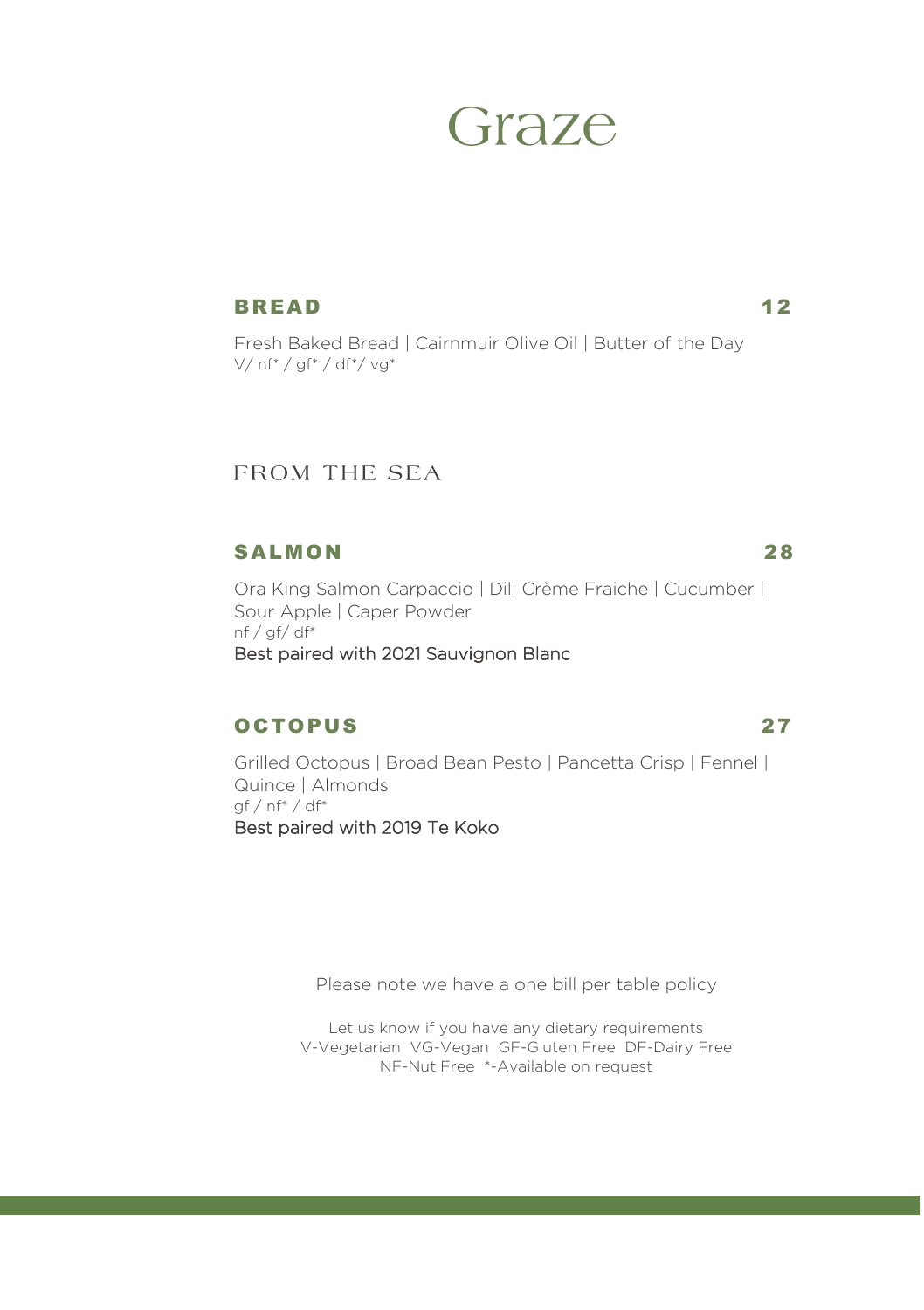# Graze

# FROM THE LAND

#### DUCK 29

Smoked Duck Breast | Duck Leg Croquettes | Caramelised Fig Purée | Balsamic Caviar | Rocket *nf / df / gf\* Best paired with 2018 Te Wahi* 

#### LAMB 31

Royalburn Station Lamb Loin | Lamb Bacon | Cavolo Nero | Brown butter hummus | Mint Salsa Verde gf / nf / df\* *Best paired with Pelorus Rosé or 2012 Te Wahi* 

## FROM THE GARDEN

## CONFIT MUSHROOMS 27

Confit Mushrooms | Polenta Crisp | Kalamata Tapenade | Smoked Artichoke Purée | Goats Cheese V / gf\* / nf / vg\*/ df\* *Best paired with 2019 Chardonnay* 

#### AUTUMN SALAD 16

Royalburn Green Leaf Salad | Shaved Beetroot | Raspberry Vinaigrette V / gf / nf / vg/ df

Please note we have a one bill per table policy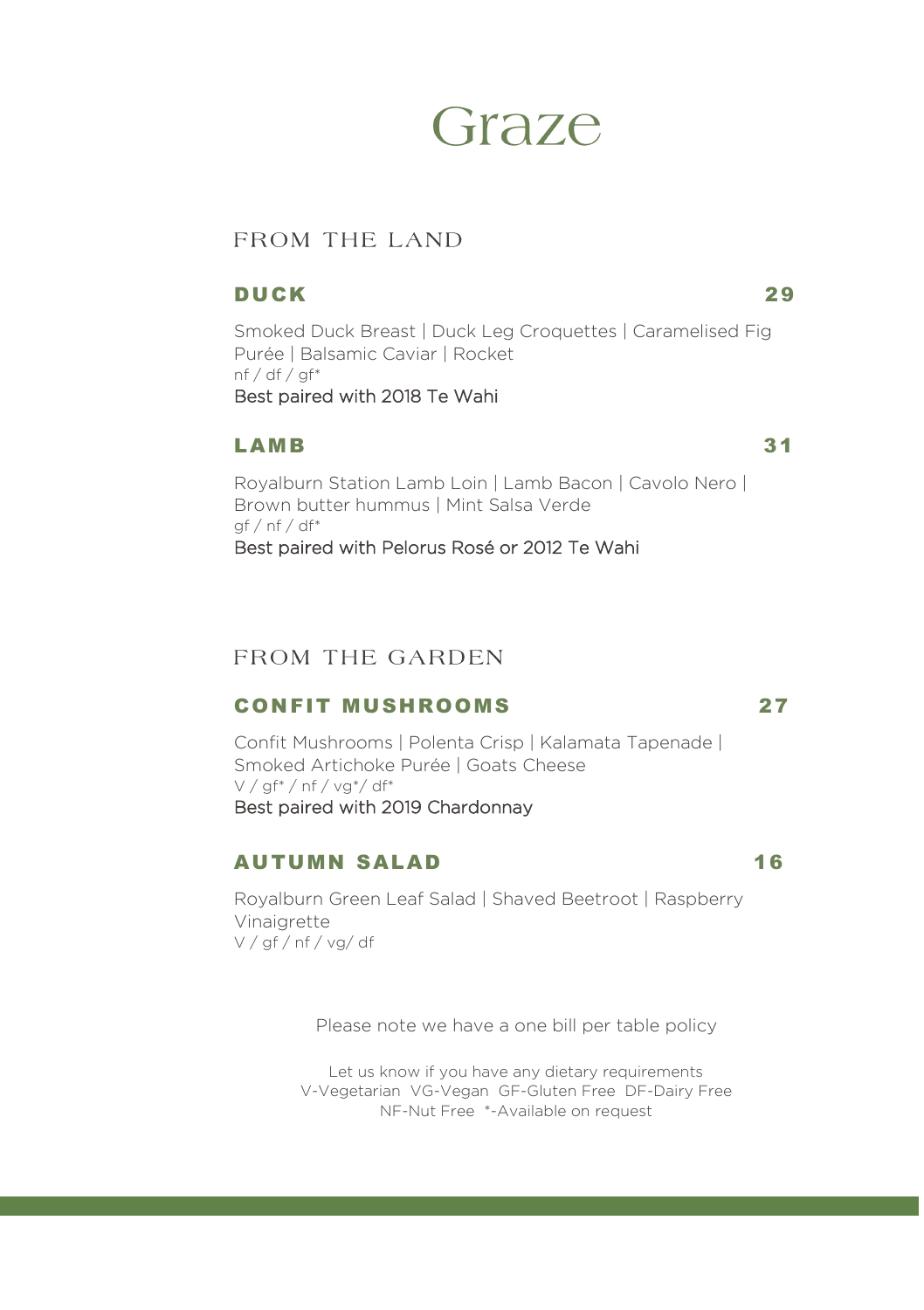# Graze

#### BLUE CHEESE 24

Tasman Blue Cheese Profiteroles | Pear | Hazelnuts | Watercress  $V /$  af\* / nf\* *Best paired with 2008 Noble Riesling* 

# **SHARING PLATTER**

### TASTE OF THE SHED PLATTER 75

Little River Cheeses | Local Charcuterie | Ora King Salmon Rillette | Duck Liver Parfait | Falafel | Pickled Fruits | Crudités | Babaganoush | Chutney | Hummus | Onion Jam | Crackers & Bread *Serves 2 V\* / gf\* / nf\**

Please note we have a one bill per table policy